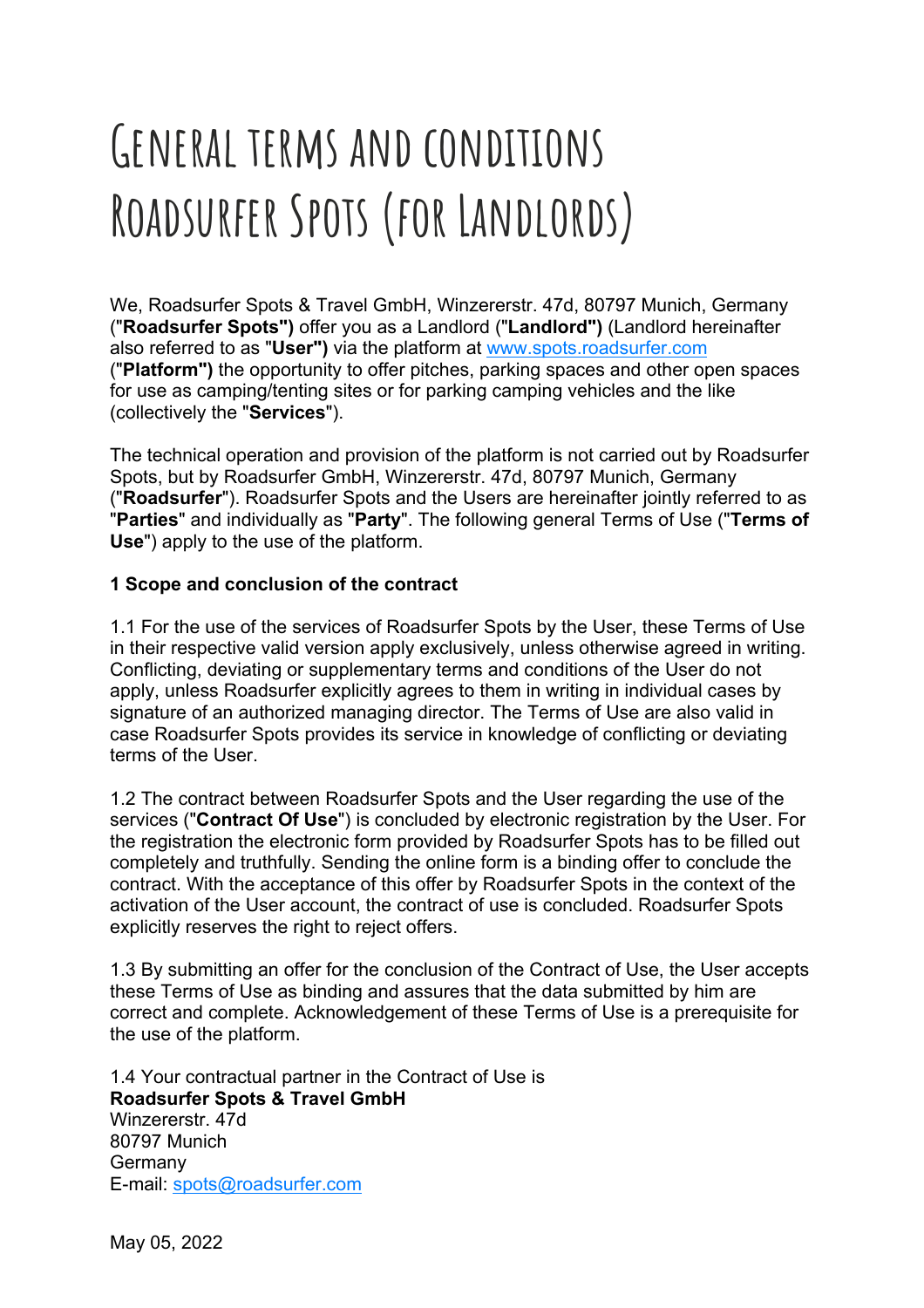1.5 For the conclusion of the contract the German and English language is available.

1.6 The text of the contract will be saved by Roadsurfer Spots and the Terms of Use will be sent to the User by e-mail. The User can also view the Terms of Use at https://spots.roadsurfer.com/de-de/agb.

# **2. Subject of Performance**

2.1 Within the scope of the services, Roadsurfer Spots offers the Landlord the possibility to offer campsites, tent sites, parking spaces and other open spaces, which are in his possession, for the use as a camping/tent site or for the parking of camping vehicles and similar ("**Rental Spaces**") as well as other related services ("**Rental Offer**") and to get in contact with potential tenants via the platform. The Landlord is provided with a calendar function on the platform for this purpose. The Landlords are in a contractual relationship with Roadsurfer Spots. For the technical provision of the platform and the possibility for tenants to contact Landlords, Roadsurfer Spots fulfills through commissioned third parties, in this case Roadsurfer.

2.2 By placing a rental offer, the Landlord makes a binding offer to conclude a rental agreement with tenants. The renter is free to accept the rental offer and thereby enter into a legally binding contract, which is subject to the respective cancellation conditions (see section 8) and guidelines in terms of section 2.3, with the Landlord ("**Rental Relationship**").

2.3 Within the framework of the platform, the Landlord has the option to include its own guidelines and rules regarding the use of the rented spaces (e.g. house rules) ("**Guidelines**"), which must be observed by the Renter. The Guidelines must not contradict the Terms of Use. For the avoidance of doubt, the Guidelines do not cover the Landlord's own contractual terms and conditions and are not permissible within the scope of the platform use. Roadsurfer Spots is not obliged to check the content of the Guidelines (neither under factual, legal nor other aspects). Any discrepancies regarding the Guidelines are to be clarified exclusively between the Landlord and the Renter.

2.4 In principle, the Landlord is free to set the price of the rental offer on its own responsibility. However, if the Landlord offers the rental spaces independently (e.g. by means of its own website) in addition to the platform, the Landlord is prohibited from charging a higher price on the platform than in the context of its own offer. The reason for this obligation is that Roadsurfer Spots wants to enable the Landlord via the platform to offer its Rental Offers to a wide range of Users and that tenants should not have any disadvantage when they make a booking via the platform.

2.5 A contract regarding the booking requests is concluded exclusively between the respective Landlord and tenant. Roadsurfer Spots acts neither as a representative nor as an authorized agent of one of the contracting parties. From the accordingly concluded contract between the Landlord and the tenant no contractual rights exist against Roadsurfer Spots and / or Roadsurfer. Roadsurfer Spots is neither owner, proprietor nor operator of the rental areas and will also not act as a real estate agent or broker.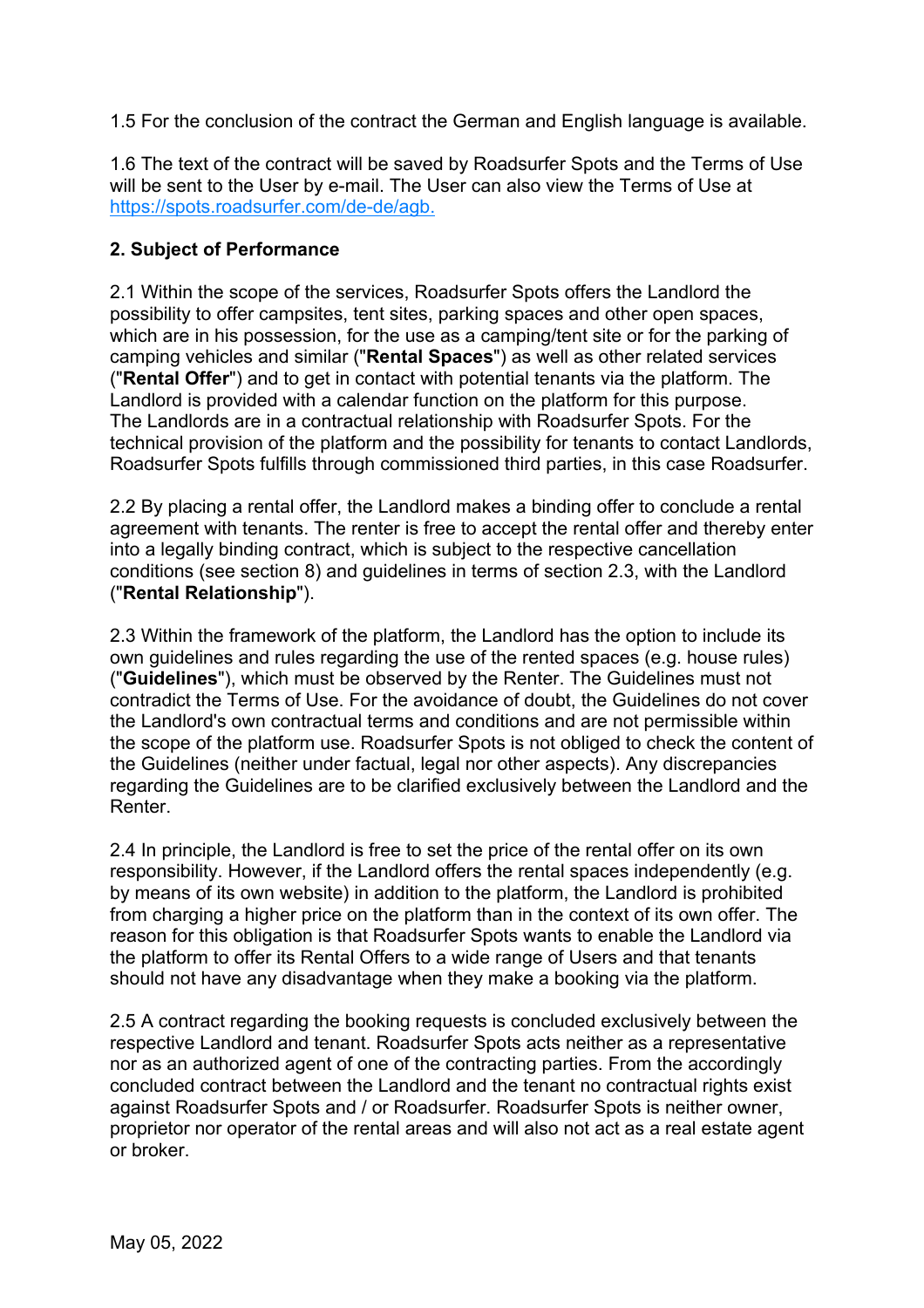2.6 The entry of free dates of the Landlord for Rental Offers within the framework of the calendar function of the platform is carried out by the Landlord on his own responsibility.

2.7 Roadsurfer Spots has no influence on the type of execution of the rental relationship as well as its content. In particular, Roadsurfer Spots is not obliged to check the condition and/or the suitability of the rental spaces for the rental purpose. The User is not entitled to any claims against Roadsurfer Spots in this context. A liability of Roadsurfer Spots regarding correctness, completeness and actuality of the Rental Offers is excluded. Furthermore, any guarantee regarding the quality of the rental offer by Roadsurfer Spots is excluded.

2.8 Via the platform the Users have the possibility to communicate with each other. The User bears the sole responsibility in this regard and is obliged to comply with the regulations according to section 6.2 accordingly.

## **3 General Obligations of the User**

3.1 The User is obligated to keep the access data assigned to him for access to the services secret, to protect it from access by third parties and not to pass it on to third parties. In case of loss or knowledge of unauthorized third parties of access data, the User informs Roadsurfer Spots immediately in text form, so that Roadsurfer can arrange a blocking of the access if necessary (see section 10.1). The User is responsible for all actions taken using his identification.

3.2 The User will not use or allow the use of the services in an illegal or abusive manner, in particular not (i) for the processing of transactions concerning such items that violate legal provisions, (ii) in connection with the sending of so-called spam notifications, (iii) the establishment of contact for purposes other than in connection with a rental relationship as well as (iv) to use the communication function of the platform to initiate rental relationships independently of the platform in order to, among other things, avoid the service fee to be paid. Also excluded from the use of the services are Users with demonstrably dubious business practices.

3.3 The User shall indemnify Roadsurfer Spots against all actual and alleged claims of third parties, including the costs of legal enforcement/prosecution, which are based on actions or omissions of the User, in particular claims which are based on an illegal or improper use of the Services or non-compliance with applicable regulations or an infringement of third party rights by the User or which occur with the User's approval. The User has to inform Roadsurfer Spots immediately if such a violation is imminent.

3.4 Roadsurfer Spots is entitled to compensation for additional costs incurred against the User, should such costs be incurred due to the User's omitted or untimely, incomplete or improper performance of his duties.

## **4 Obligations of the Landlord**

4.1 The Landlord is obliged to provide spots with the mandatory information listed at https://spots.roadsurfer.com/de-de/gastgeber-werden, so that Roadsurfer Spots can display the Rental Offers of the Landlord on the platform through the commissioned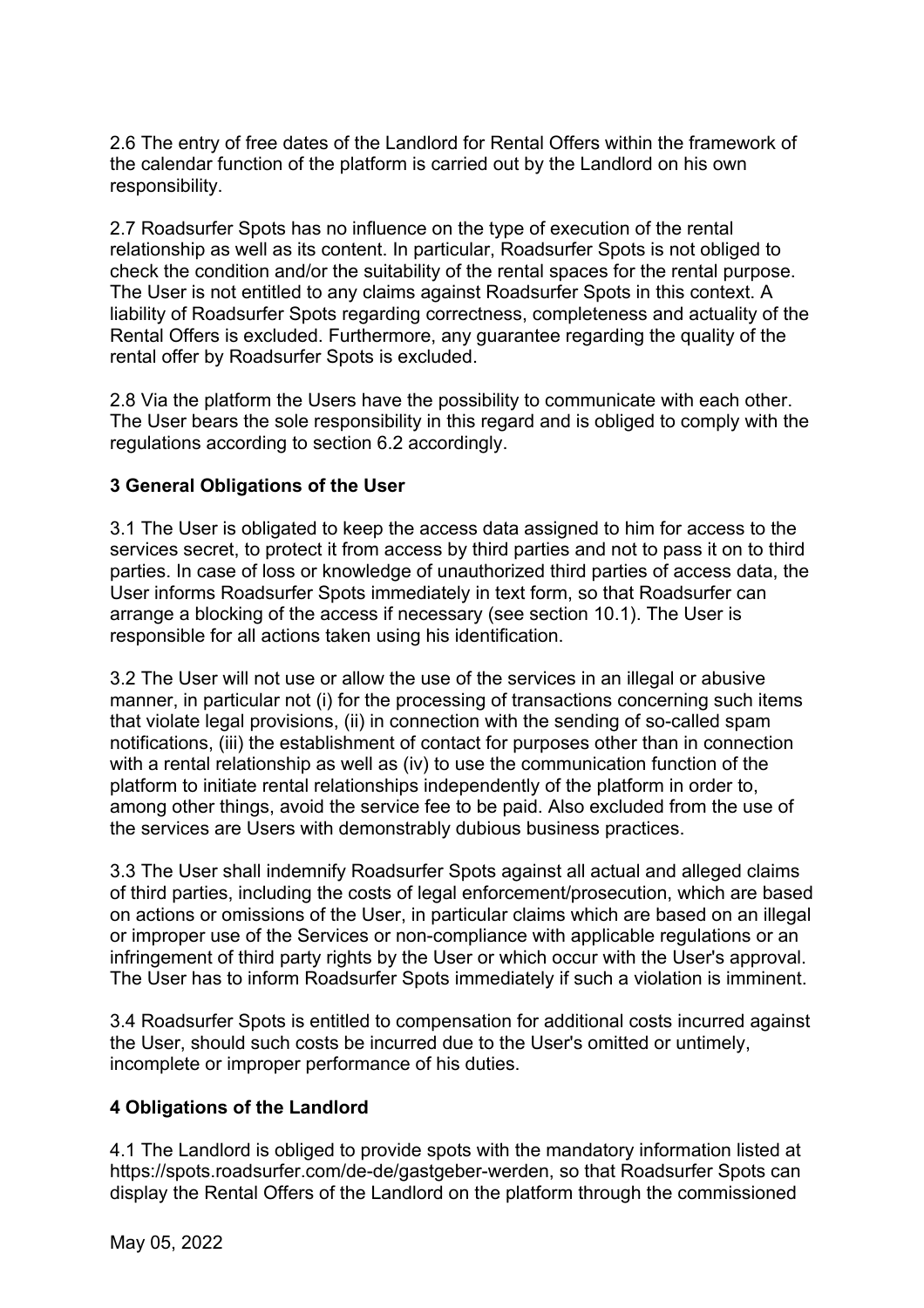Roadsurfer. Roadsurfer Spots reserves the right not to display Rental Offers on the platform that do not comply with the mandatory information, obviously infringe third party rights or violate legal provisions. Roadsurfer Spots or representatives of Roadsurfer Spots are not obliged to check the Rental Offers under factual, legal or other aspects on the platform. Roadsurfer Spots reserves the right to revise the Rental Offers posted by the Landlord in terms of quality (e.g. adjustment of wording, image editing or image selection).

4.2 The Landlord is prohibited from posting Rental Offers on the Platform that are (i) fraudulent, false or misleading (whether directly, by omission or due to failure to update the information), (ii) defamatory, abusive, obscene, pornographic, vulgar, offensive violent or threatening, (iii) promote or support discrimination, bigotry, racism, hatred against any person or group, harassment or harm to any person or group, or (iv) promote illegal or harmful acts.

4.3 Roadsurfer Spots is entitled, if Rental Offers and contents of the Landlord violate the prohibitions mentioned in section 4.2 or applicable law, to have them removed from the platform immediately. In this case Roadsurfer Spots will inform the Landlord stating the reasons for this measure and referring to the Landlord's right to complain to Roadsurfer Spots. Roadsurfer Spots shall not be obliged to give such notice if it would (i) prevent or impair the detection or prevention of fraud or other illegal activities, (ii) prejudice the legitimate interests of other Users or third parties, or (iii) violate applicable law.

4.4 The Landlord is obliged to check the legal requirements with regard to the rental of the rental spaces before posting a rental offer on the Platform. In particular, the Landlord is aware that for the rental of spaces to third parties, permission, and/or licenses may have to be obtained and registration may be required, and that municipal/local area or administrative regulations exist in this context.

4.5 The Landlord represents and warrants that each rental offer made by it and the performance of the respective rental relationship (i) does not violate any agreements it has entered into with third parties (such as rental or lease agreements), (ii) complies with all applicable laws, regulations and tax provisions relevant to the respective rental offer/lease relationship, (iii) if required for this purpose, all necessary permits, authorizations/licenses and/or registrations have been obtained, and (iv) does not violate any third party rights. It is the sole responsibility of the renter to comply with all applicable laws, regulations and agreements made with third parties. Roadsurfer Spots assumes no liability in this regard.

4.6 The FAQ provided on the platform of Roadsurfer Spots or by the third parties commissioned by Roadsurfer Spots do not constitute legal advice in the sense of the Legal Services Act and cannot replace advice by e.g. a lawyer.

# **5 Roadsurfer Free Spots**

Within the scope of the use of the Roadsurfer Free Spots, the renter is obliged to independently check the legal requirements before using the spots.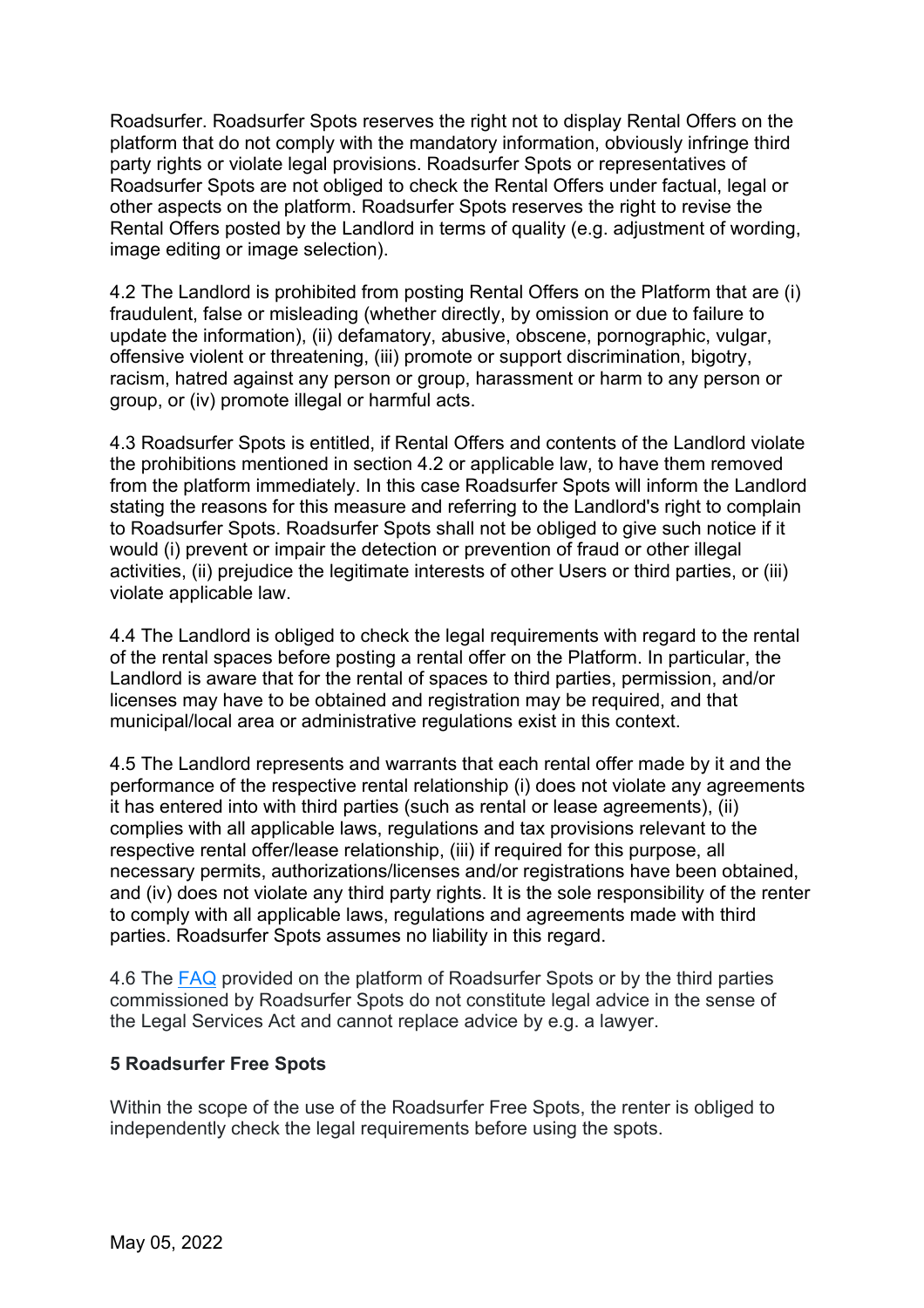## **6 Sales tax**

Roadsurfer Spots is obliged to pay sales tax on its service fees if the respective national law provides for taxation of electronically provided services by the operator. These are in particular all member states of the European Union (the "**EU**"). Foreign Landlords from the EU are required to provide their valid VAT number as part of the registration process pursuant to Section 1.2, if they have been issued such a VAT number. In this case, the service fees will be charged by Roadsurfer Spots without showing VAT with the reference to the tax liability of the recipient of the service (socalled reverse charge). Roadsurfer Spots points out that the services offered via the platform may also be subject to sales tax at the Landlord. It is the responsibility of the Landlord to fulfill his tax obligations; Roadsurfer and / or Roadsurfer Spots assume no liability for any tax obligations of the Landlord.

## **7 Evaluation of the rental relationship**

7.1 Users have the possibility to evaluate the rental relationship on the platform after its termination ("Evaluation").

7.2 The User is obligated to (i) not make any misleading, false or defamatory statements, (ii) not insult or disparage other Users and (iii) refrain from any obscene, pornographic, vulgar or violence glorifying statements as well as (iv) any form of discrimination, fanaticism, racism and/or hatred against a person or group. Roadsurfer Spots reserves the right to immediately delete ratings that violate the aforementioned criteria. Section 4.3 applies accordingly.

7.3 The User is aware that received ratings do not represent the opinion of Roadsurfer Spots. Roadsurfer Spots is not obligated to check reviews of Users for accuracy.

# **8 Ranking of Rental Offers**

8.1 The ranking of the Rental Offers in a search on the platform by the Tenant is based on the number of search criteria matching the search query in the Rental Offers. If several Rental Offers have an identical number of matching search criteria, the display is randomized (i.e. without weighting).

8.2 The reason for the aforementioned parameters and their weighting is to offer Users the best possible User experience on the platform, in which Users are prioritized such search results are displayed, which he is supposedly most interested in based on his search query.

## **9 Cancellation/rebooking of a booking**

9.1 The Renter and the Landlord each have the option to cancel the rental relationship via the platform. The cancellation conditions, including the cancellation deadlines to be observed and any cancellation fees that may be incurred, are based on the cancellation type agreed as part of the rental relationship and can be found at https://spots.roadsurfer.com/de-de/faq. A refund of the Rental Fee less any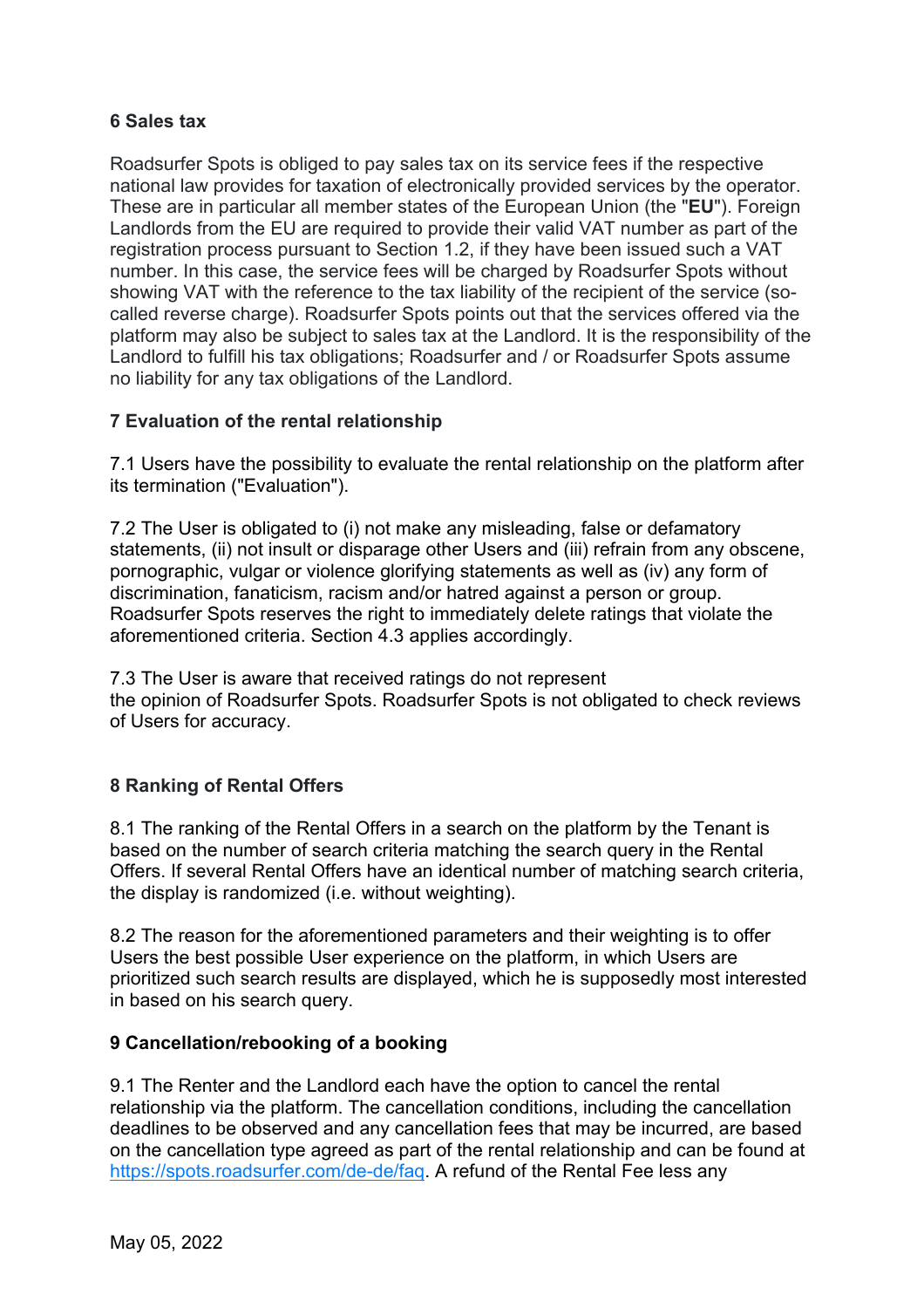cancellation fees incurred shall be made within 14 calendar days to the means of payment used by the Renter at the time of booking.

9.2 It is possible to rebook the rental relationship via the platform, provided that the Landlord agrees to this. The Rental Fee will be adjusted accordingly in case the rental period is extended/shortened due to the rebooking and the renter is obliged to pay an additional amount immediately. The additional amount will be automatically collected by Roadsurfer Spots via the means of payment chosen by the renter. If the rental period is shortened due to the rebooking, the possibly overpaid Rental Fee will be refunded by Roadsurfer Spots within 14 calendar days to the means of payment used by the renter at the time of booking.

## **10 Availability, maintenance, disturbances, force majeure**

10.1 Roadsurfer Spots and its agents will guarantee an availability of the platform of at least 98% related to one (1) year of use of the services by the User. Excluded from this is the expenditure of time for the necessary regular maintenance and care or technical improvement of the services ("**Maintenance Time**") as well as cases according to clause 9.3. Roadsurfer Spots will try to perform this work within the maintenance time outside the regular working hours (Central European Time/GMT).

10.2 The claim to use the services exists only within the scope of the current state of the art.

10.3 Roadsurfer Spots points out to the User that restrictions or impairments of the services may occur which are beyond the control of Roadsurfer. This includes in particular actions of third parties who do not act on behalf of Roadsurfer Spots, technical conditions that cannot be influenced by Roadsurfer Spots as well as force majeure. Also the hard- and software and technical infrastructure used by the User can have influence on the services. As far as such circumstances have influence on the availability or functionality of the service provided by Roadsurfer Spots, this has no effect on the contractual conformity of the service provided.

10.4 Roadsurfer Spots is exempt from its obligation to perform if the nonperformance is due to circumstances of force majeure or other unforeseen circumstances for which Roadsurfer is not responsible (e.g. war, strike, natural disasters, pandemics, epidemics, water ingress, system failures on the Internet or sabotage by malware).

10.5 The Parties shall inform each other immediately upon becoming aware of the occurrence of a case of force majeure or other circumstances mentioned in this Section 9.

## **11 Blocking of the User account**

11.1 Roadsurfer Spots may block the User's access to the platform in whole or in part without prior notice or delete the User's account if (i) the User violates the Terms of Use (in particular his general obligations according to section 3, the Landlord obligations according to section 4 as well as the evaluation criteria according to section 6) or (ii) there is a risk of damage or impairment of the systems of Roadsurfer Spots or a risk of damage to the general public. If the User is a Landlord, Roadsurfer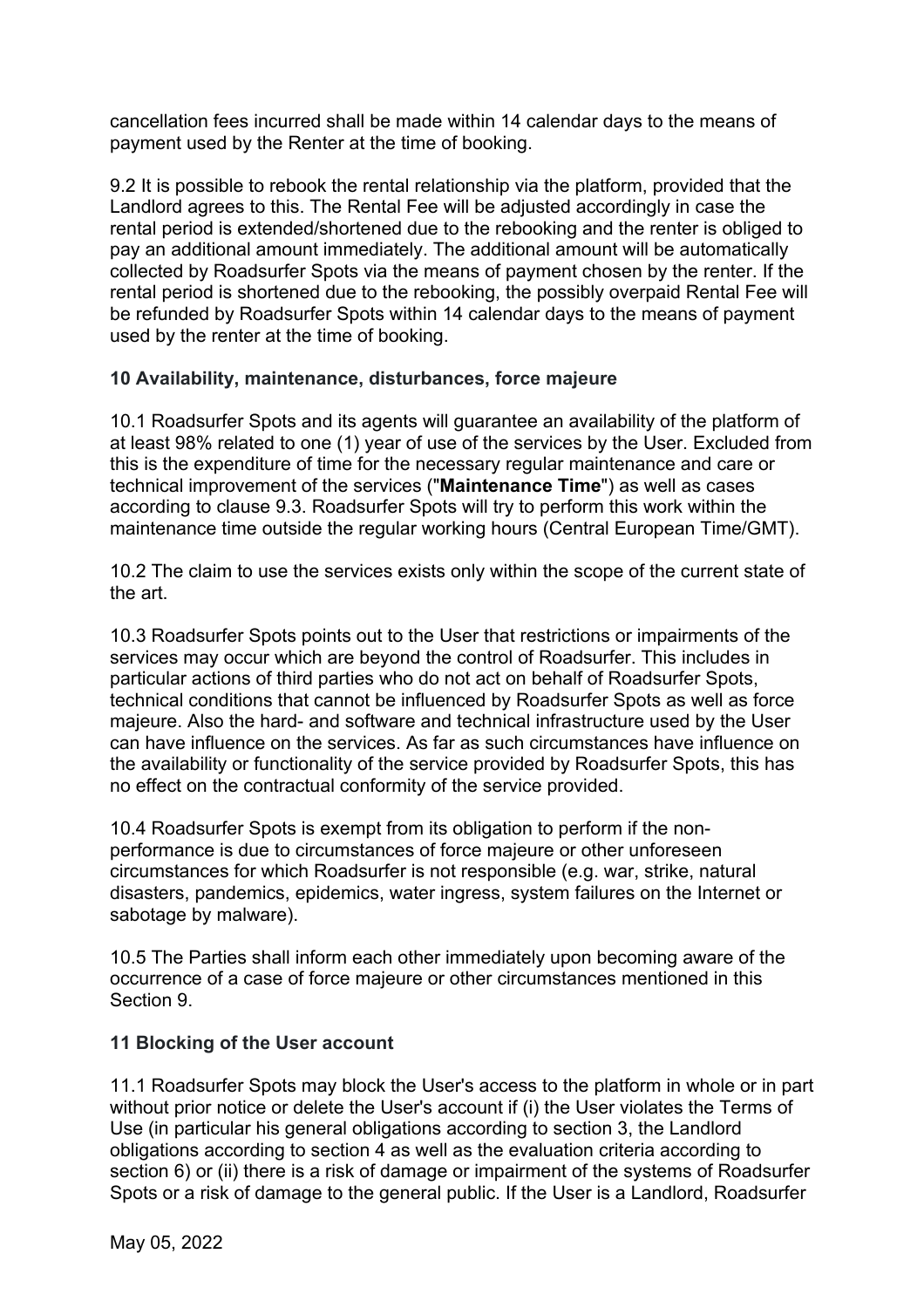Spots will grant the Landlord a period of 30 days to comment before deleting the User's account, subject to the provisions of Article 4(4) of Regulation 2019/1150 EU.

11.2 Roadsurfer Spots shall notify the User - if it is a Landlord - of the reasons for a block/deletion in accordance with Art. 4(5) of Regulation 2019/1150 EU.

11.3 A blocking/deletion of the User account by Roadsurfer Spots does not entitle the User to assert claims against Roadsurfer, subject to mandatory legal provisions.

# **12. Rights of Use**

12.1 Roadsurfer Spots grants the User a revocable, simple, non-transferable and non-sublicensable right to use the services for his own purposes in connection with the subject matter of the contract. This right of use is limited in time to the duration of the contract of use and refers exclusively to the status and scope of the services provided by Roadsurfer during the term of the contract. The User does not receive any further rights, for example to software applications or operating software underlying the Services.

12.2 The use of the services is only permitted for the User within the scope described in section 11.1. In particular, the User is prohibited from unauthorized copying of the Services or the underlying software, editing, decompiling the source code or making it readable or usable in any other way, making software publicly available, renting it, transferring it to third parties in any other way, exploiting it or using it or allowing it to be used for the purposes of third parties. Sections 69d and 69e UrhG remain unaffected by this provision.

12.3 Roadsurfer Spots reserves the right to claim damages in case the User culpably enables unauthorized third parties to use the services. In case of unauthorized transfer of use to third parties, the User will immediately inform Roadsurfer Spots upon request about all information necessary for the assertion of claims against the third party.

12.4 The Landlord grants Roadsurfer Spots a non-exclusive, worldwide, royalty-free, sub-licensable and transferable right of use to the contents posted by him on the platform - as far as these are protected as intellectual property - for the duration of the protection of these contents. This right of use includes the right to access, use, store, copy, alter, modify, create derivative works from, distribute, publish, transmit, stream, broadcast and otherwise exploit such content in any manner for the purpose of providing and/or promoting such Roadsurfer and the Roadsurfer Spots platform in any media or platform now known or previously unknown, including but not limited to the Internet and social media. The Landlord is solely responsible for all content posted on the platform. He ensures that he is either the rights holder of this content or authorized to grant Roadsurfer the rights described in these Terms of Use. The Landlord is responsible if the content posted by him violates the intellectual property, personal rights or data protection rights of third parties.

# **13. Rental Fee and Service Fee of Roadsurfer**

13.1 All prices stated on the platform are final prices including any statutory VAT owed and all other price components. We use the external payment service provider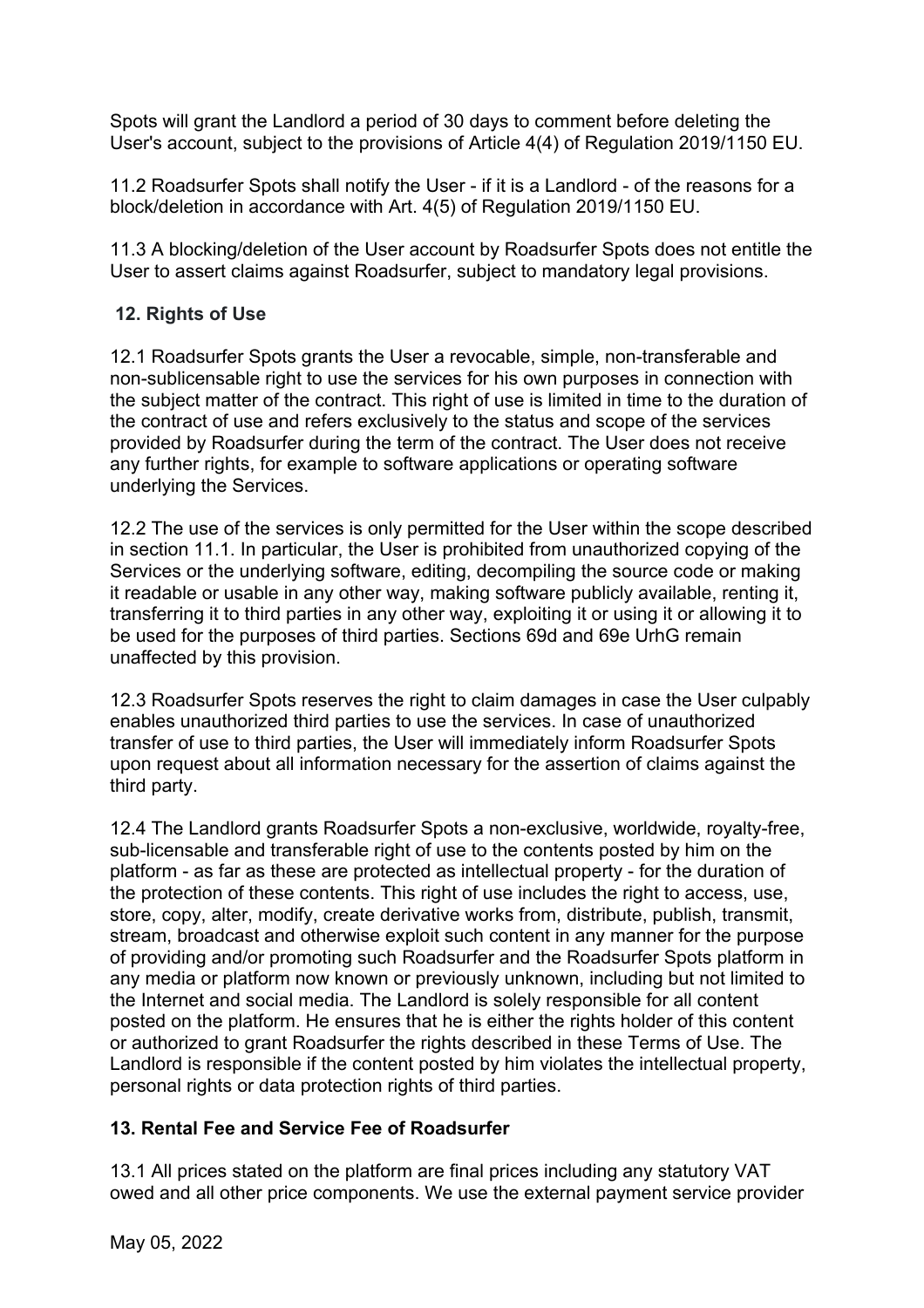Adyen (**Adyen,** Simon Carmiggeltstraat 6 - 50, 1011 DJ Amsterdam, The Netherlands) ("**Adyen**") to pay the Rental Fee for the rental relationship booked by the renter ("**Rental Fee**"). Adyen is a financial services provider regulated by the Dutch Central Bank (De Nederlandsche Bank NV (DNB)). All bookings through the Platform are secured by Adyen's payment system. No payment of the Rental Fee to Roadsurfer Spots and / or Roadsurfer will be made at any time. The Rental Fee is due immediately after the conclusion of the rental relationship by booking and is automatically collected by Adyen via the means of payment chosen by the renter.

13.2 The Rental Fee shall be transferred by the external payment service provider Adyen commissioned by Roadsurfer Spots within 7 calendar days after the end of the calendar day on which the rental relationship ends less a service fee of Roadsurfer Spots in the amount of 20% of the gross amount of the Rental Fee plus 2.50 EUR (net) per rental relationship ("**Service Fee**") to the account deposited by the Landlord with Adyen. The Landlord shall receive an invoice for the Service Fee in accordance with the requirements of § 14 and § 14a UStG. The transfer of the Rental Fee to the Landlord shall be subject to retention by the Payment Service Provider until all money laundering requirements imposed by the Payment Service Provider on the Landlord for verification of the Landlord have been met and evidence has been submitted by the Landlord.

13.3 Roadsurfer Spots is entitled to adjust the service fee to the cost development once (1) per contract year after the beginning of the usage contract at its reasonable discretion taking into account the interests of the Landlord. Roadsurfer Spots will inform the Landlord in text form about such price adjustments. The price adjustment is considered to be accepted by the Landlord, if the Landlord does not object in text form within six (6) weeks after receipt of the change notification and continues to use the services; Roadsurfer Spots will point out this consequence to the Landlord in the change notification. If the Landlord objects to the price adjustment, both parties have a special right of termination with effect from the announced date of entry into force of the new prices, which must be exercised within one (1) month after receipt of the objection.

# **14 Term of Contract and Termination**

14.1 Unless otherwise agreed in writing, the User Agreement shall be concluded for an indefinite term and may be terminated by either party at any time.

14.2 The right of both parties to terminate without notice for good cause shall remain unaffected, in particular (i) if the other party persistently breaches material contractual obligations and the breach is not remedied within a reasonable period of time despite a warning with a reasonable deadline or (ii) if the other party suffers a material deterioration of or threat to its assets.

14.3 Notice of termination must be given in text form (i.e. by letter or e-mail). The notice of termination shall be sent to the address or e-mail address specified in Section 1.4.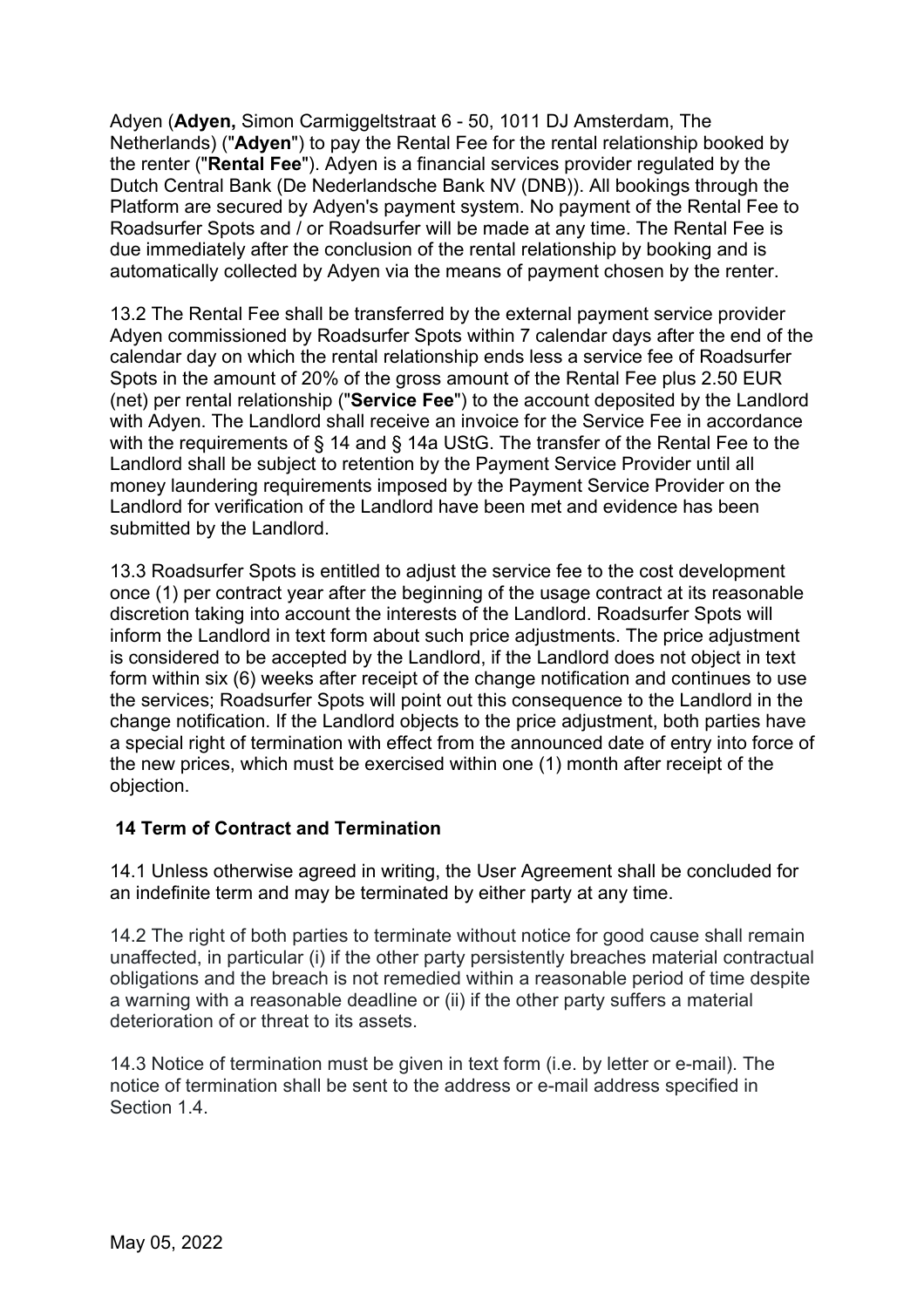# **15 Liability**

15.1 A liability or guarantee of Roadsurfer Spots for the correctness as well as legality of the Rental Offers and the use of the rental spaces by the Landlord especially regarding the compliance with the applicable legal requirements and tax obligations - as well as other information provided by the Users on the platform is excluded. Roadsurfer Spots is neither generally obliged to monitor the information provided by the Users nor obliged to delete content that is not obviously illegal.

15.2 Furthermore, a liability of Roadsurfer Spots for damages within the scope of the rental relationship to property/property or other rights of the Landlord/tenant by the respective other party is excluded. The Landlord or tenant are liable for damages caused by them to the respective other party on their own responsibility.

15.3 Roadsurfer Spots is liable to the User in all cases of contractual and noncontractual liability in case of intent and gross negligence in accordance with the statutory provisions for damages or compensation for futile expenses.

15.4 In other cases Roadsurfer Spots is liable - unless otherwise provided for in section 14.5 - only in case of breach of a contractual obligation, the fulfillment of which enables the proper execution of the contract of use in the first place and on the compliance with which the User may regularly rely (so-called cardinal obligation) and limited to the compensation of the foreseeable and typical damage. In all other cases the liability of Roadsurfer Spots is excluded subject to the provision in section 14.5.

15.5 The liability of Roadsurfer Spots for damages resulting from injury to life, body or health, according to the Product Liability Act and to the extent of a guarantee assumed by Roadsurfer Spots remains unaffected by the above limitations and exclusions of liability.

15.6 A liability of Roadsurfer Spots for damages of the User resulting from loss of data is excluded insofar as the damage is based on the fact that the User has omitted to regularly and properly carry out data backups within his area of responsibility and thus to ensure that lost data can be restored with reasonable effort.

15.7 As far as the liability of Roadsurfer Spots is excluded or limited according to the contract of use and/or the Terms of Use, this also applies to the personal liability of legal representatives, organs, employees and vicarious agents of Roadsurfer Spots.

## **16 Data Protection**

16.1 Roadsurfer Spots and the Landlord undertake to comply with all applicable legal data protection provisions concerning them.

16.2 After termination of the usage agreement between Roadsurfer Spots and the Landlord, the information and data provided and/or generated by the Landlord will be stored exclusively for the assertion or defense of contractual claims and due to statutory retention obligations.

16.3 Further data protection information is available under the following link: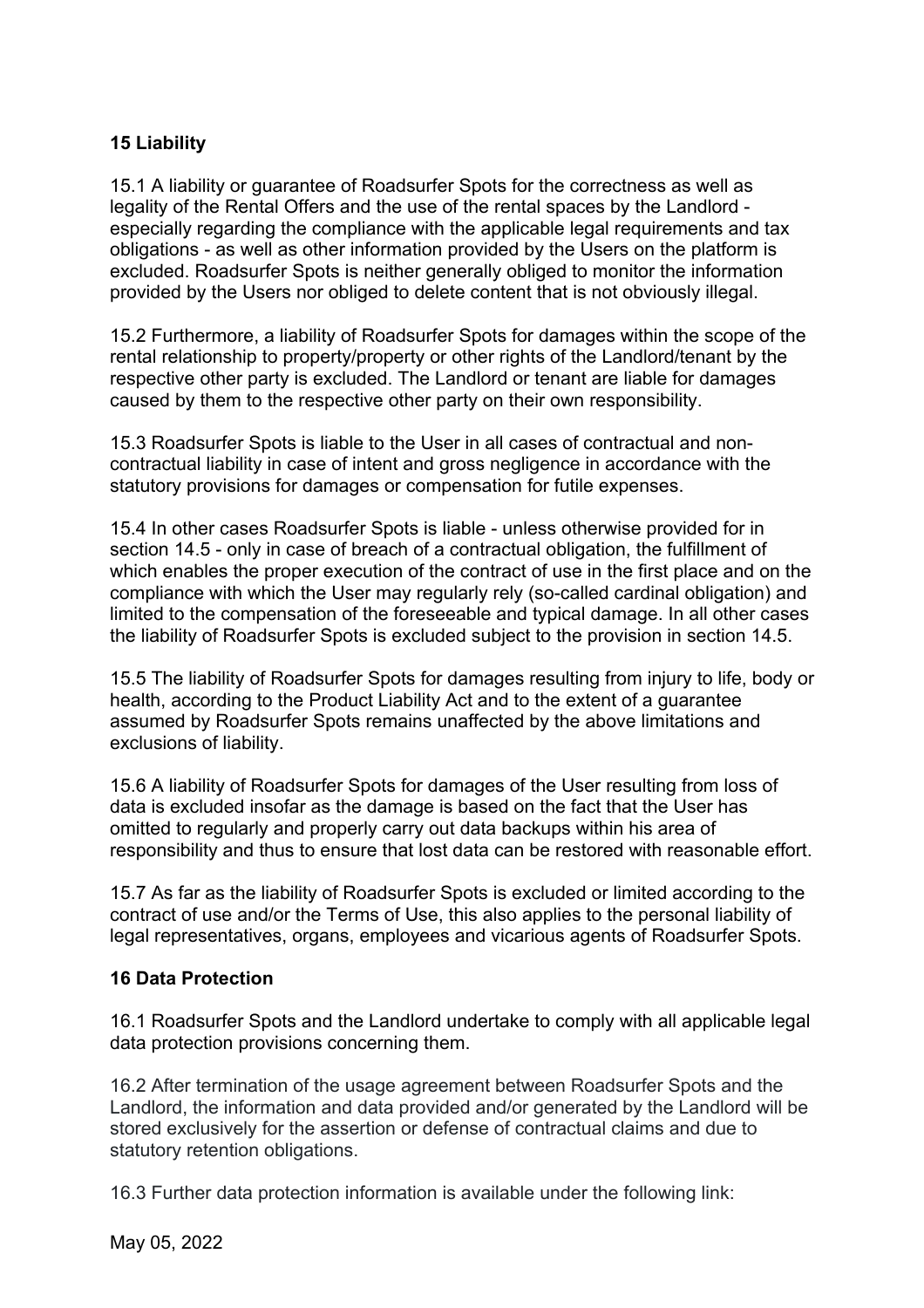## https://spots.roadsurfer.com/de-de/datenschutz.

## **17 complaints procedures and codes of conduct**

17.1 Online dispute resolution pursuant to Article 14 (1) ODR Regulation: The European Commission provides an online dispute resolution (ODR) platform for consumers, which can be found at http://ec.europa.eu/consumers/odr/. Roadsurfer Spots is currently not obliged to use an alternative dispute resolution body within the meaning of the Regulation and does not use it. Should this change, Roadsurfer will inform about it here.

17.2 Roadsurfer Spots has not submitted to any code of conduct.

## **18 Changes of the Terms of Use**

Roadsurfer Spots reserves the right to change and adapt the Terms of Use with effect for the future. Roadsurfer Spots will inform the User about the changes by email at least 15 days before the new version of the Terms of Use is planned to come into effect. If the User does not object to the validity of the new Terms of Use within this period and uses the services unchanged, the new Terms of Use are considered accepted. In case of objection, each party is entitled to terminate the Contract of Use extraordinarily. Roadsurfer Spots will inform the Users about their right of objection, the period for this and the legal consequences of silence or an objection.

## **19 Final Provisions**

19.1 The transfer of the contract of use or individual rights or obligations hereof by the Landlord to third parties requires the prior written consent of Roadsurfer. § 354a HGB remains unaffected.

19.2 The set-off by the User is only permitted with an undisputed or legally established claim of Roadsurfer. The same applies to the assertion of rights of retention, whereby the counterclaim must also be based on the same contractual relationship.

19.3 German law shall apply exclusively between the parties to the exclusion of the UN Convention on Contracts for the International Sale of Goods (CISG). In business transactions with consumers within the European Union, the law of the consumer's place of residence may also be applicable, provided that it concerns mandatory consumer law provisions.

19.4 If the User is a merchant in the sense of the German Commercial Code, a legal entity under public law or a special fund under public law, the exclusive place of jurisdiction for all disputes arising from and in connection with the contract is the place of business of Roadsurfer Spots.

19.5 If the User is a consumer in the sense of § 13 of the German Civil Code and if the User does not have a general place of jurisdiction in Germany or in another EU member state or if the User has moved his permanent residence to a country outside of the EU after the effective date of the Terms of Use or if his place of residence or usual place of abode is not known at the time of filing an action, the exclusive place